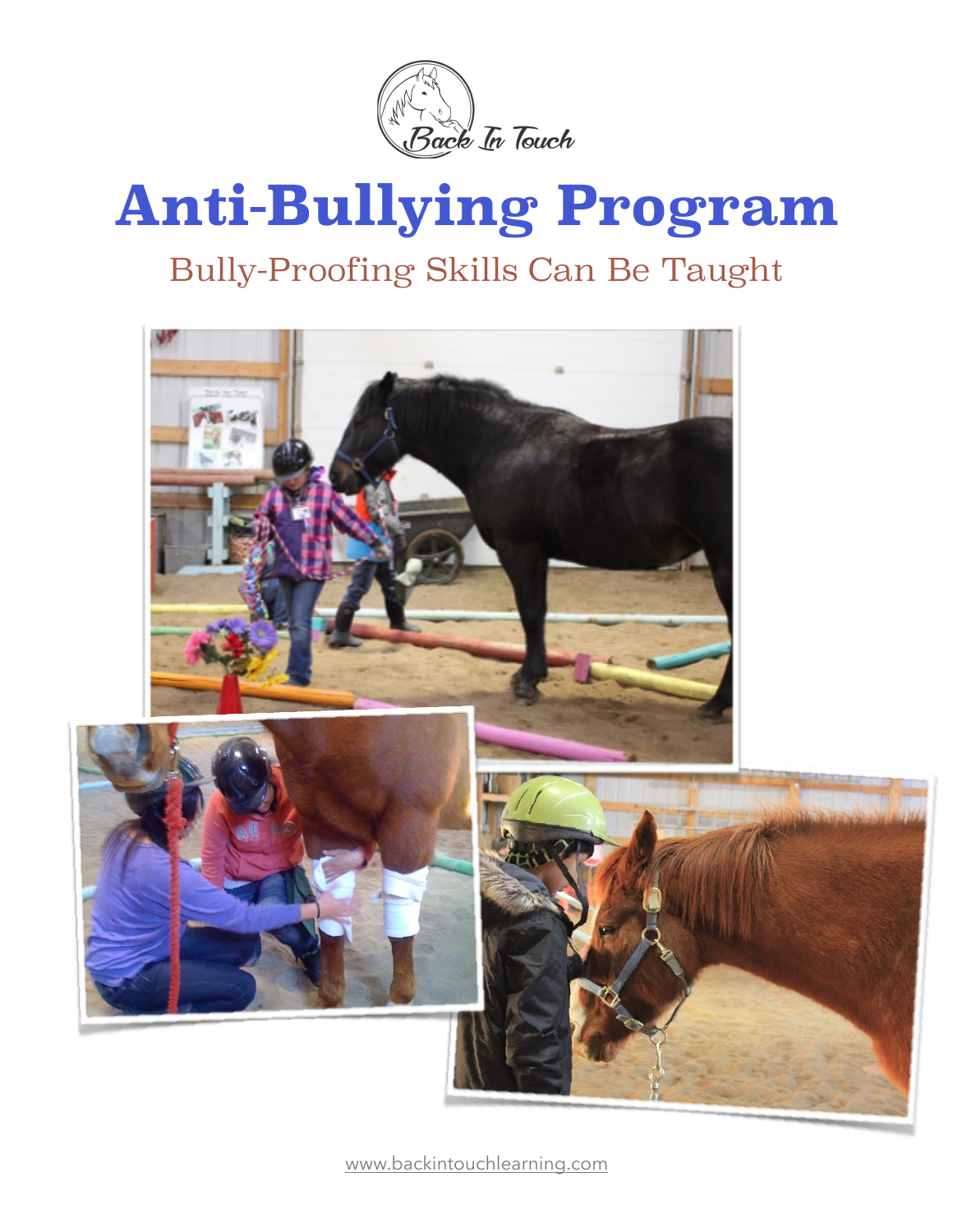

# **8 Week Anti-Bullying Curriculum Program**

## What Would It Be Like For Your Kids To Live In A World Without Bullying?

A child with bullying issues may be just as much a victim in his own life as the child he directs his aggression towards. Many bullies are children who have been overlooked, misdiagnosed, suffering from neurological disabilities, or have been abused children themselves. Our equine assisted learning programs are ideal for a child who exhibits aggressive behaviour by promoting positive leadership skills, developing choicemaking skills, goal-setting skills, and encouraging responsibility, creativity and laughter.

### **BULLY-PROOFING SKILLS CAN BE TAUGHT**

The best way to help children not become victims of bullies is by teaching them bullyproofing skills. Victims of bullies usually exhibit poor communication skills and tend to be left out of activities, leaving them isolated. Our equine assisted learning programs have proven to be ideal for a child who exhibits anti-social communication skills as they provide training in social skills which improves communication skills, emotional, physical, mental, and spiritual wellness, self-esteem, encourages sensory stimulation, and ultimately, integration.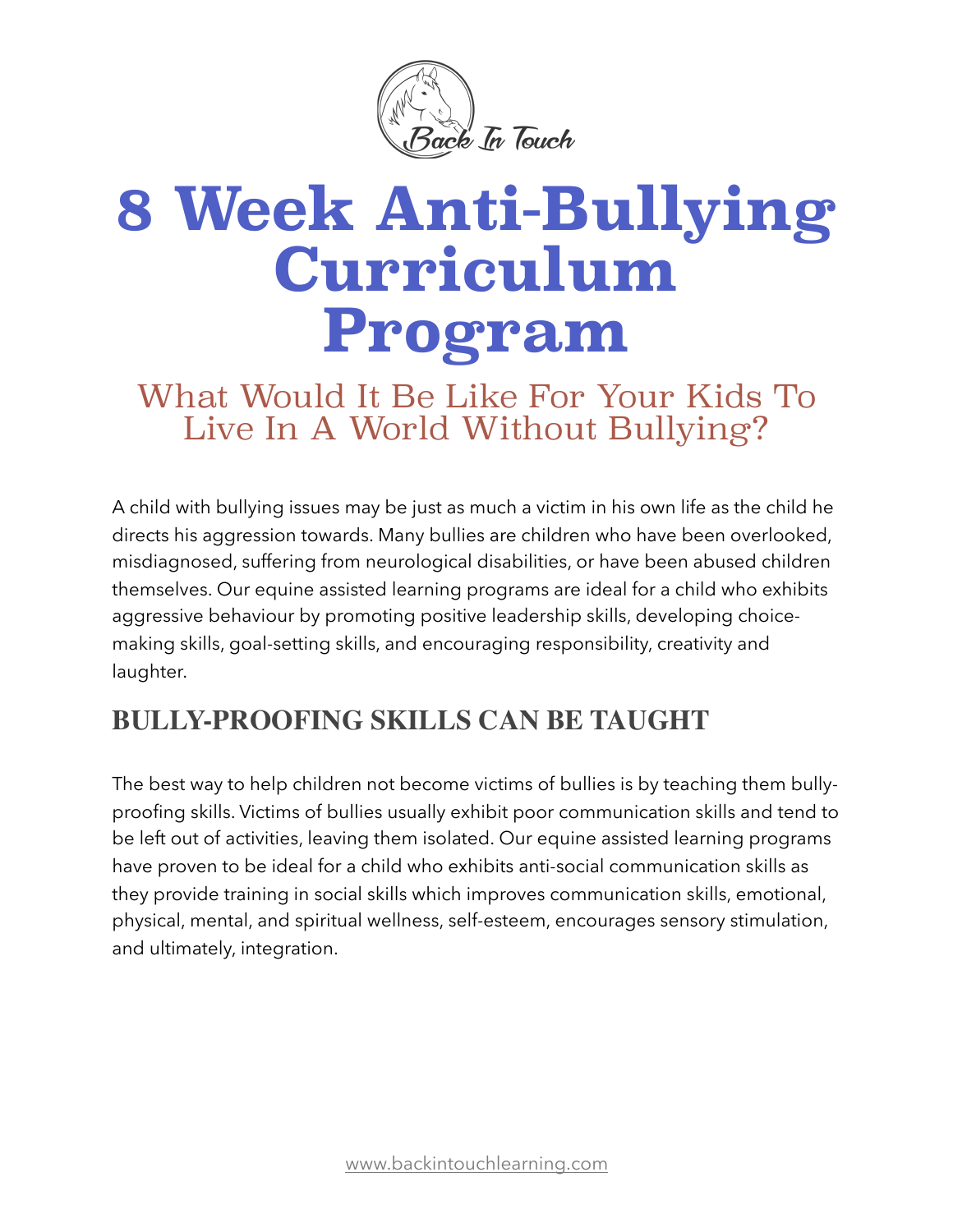

#### **WHO SHOULD ATTEND?**

#### **VICTIMS OF BULLIES**

Our equine programs have proven to be ideal for a child who exhibits anti-social communication skills as they provide training in social skills which improves communication skills, emotional, physical, mental and spiritual wellness, self-esteem, and encourages sensory stimulation and ultimately, integration.

#### **THE BULLY**

Our equine programs are ideal for a child who exhibits aggressive behaviour by promoting positive leadership skills, empathy, developing kindness, choice-making skills, and encouraging responsibility, creativity, and laughter.

The youth that teachers, counsellors and the principal feel display behavioural issues, or who are withdrawn, will benefit most from the program.

Build your program for your youth with these experiential programs;

1. Starting the Journey

Objective - Building Relationships and Intentions (different personalities). What are our intentions? How do we build relationships with horses and with people? Are our thoughts and words important?

2. Circuit Training

Objective - Skill Development

What skills does it take to work with the horse and with the people. What do we need to be aware of to work with our horses? If that approach works with horses, would it work with people? How can we be a leader to our horse and ourselves?

3. Did I Hear You?

Objective - Articulating and Interpreting Thoughts Are we really listening and hearing what someone else is saying to us; what makes